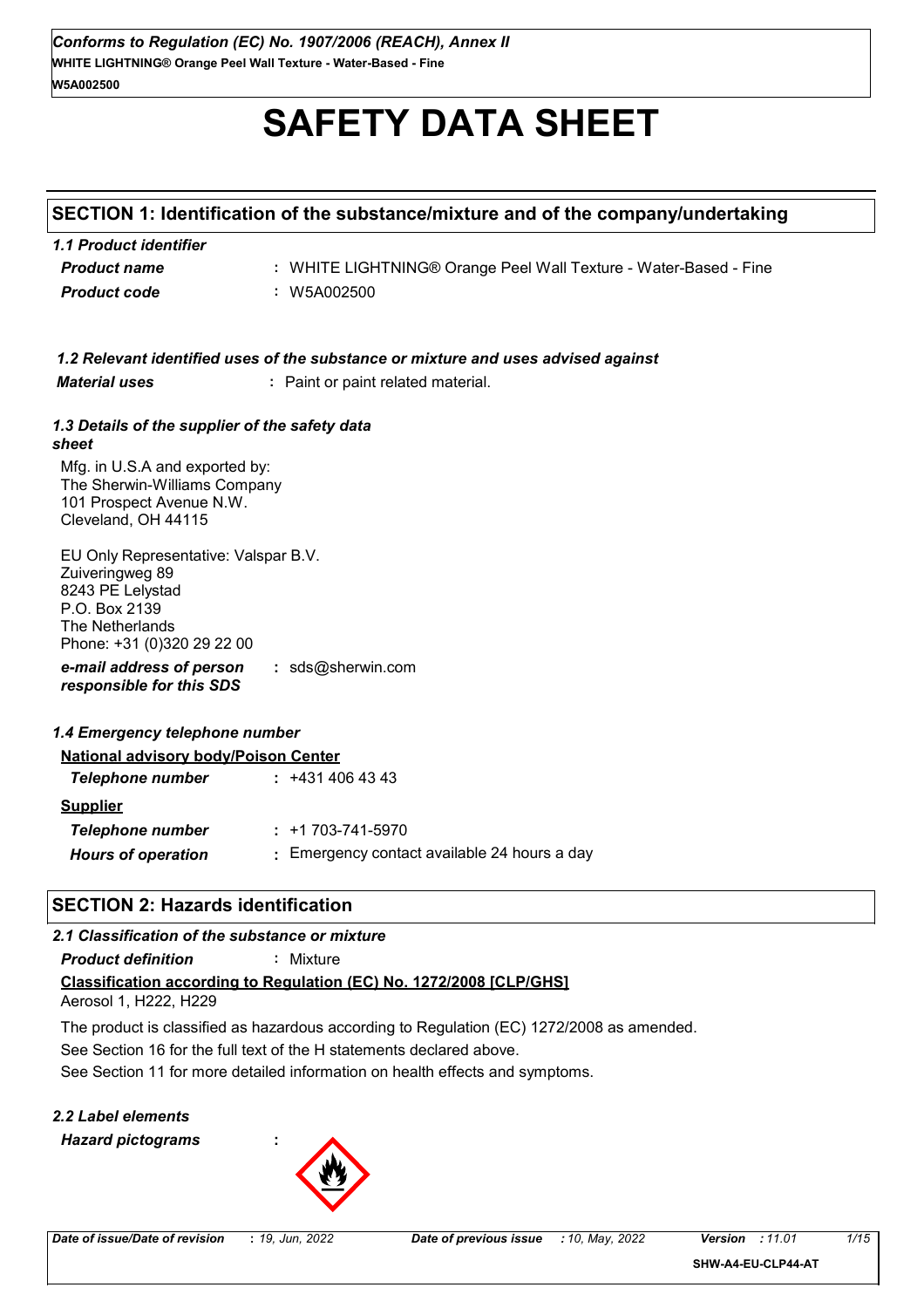#### **SECTION 2: Hazards identification**

| <b>Signal word</b>                                                   | ÷ | Danger                                                                                                                                                                                                                                                                                   |
|----------------------------------------------------------------------|---|------------------------------------------------------------------------------------------------------------------------------------------------------------------------------------------------------------------------------------------------------------------------------------------|
| <b>Hazard statements</b>                                             |   | Extremely flammable aerosol. Pressurized container: may burst if heated.                                                                                                                                                                                                                 |
| <b>Precautionary statements</b>                                      |   |                                                                                                                                                                                                                                                                                          |
| <b>General</b>                                                       |   | : Read carefully and follow all instructions. Keep out of reach of children.                                                                                                                                                                                                             |
| <b>Prevention</b>                                                    |   | Keep away from heat, hot surfaces, sparks, open flames and other ignition sources.<br>No smoking. Do not spray on an open flame or other ignition source. Do not pierce<br>or burn, even after use.                                                                                      |
| <b>Response</b>                                                      |   | : Not applicable.                                                                                                                                                                                                                                                                        |
| <b>Storage</b>                                                       |   | Protect from sunlight. Do not expose to temperatures exceeding 50 °C/122 °F.                                                                                                                                                                                                             |
| <b>Disposal</b>                                                      |   | Not applicable.                                                                                                                                                                                                                                                                          |
| <b>Supplemental label</b><br>elements                                |   | Contains 1,2-benzisothiazol-3(2H)-one and reaction mass of 5-chloro-2-methyl-2H-<br>isothiazol-3-one and 2-methyl-2H-isothiazol-3-one (3:1). May produce an allergic<br>reaction.<br>Warning! Hazardous respirable droplets may be formed when sprayed. Do not<br>breathe spray or mist. |
| <b>Special packaging requirements</b>                                |   |                                                                                                                                                                                                                                                                                          |
| <b>Containers to be fitted</b><br>with child-resistant<br>fastenings |   | : Not applicable.                                                                                                                                                                                                                                                                        |
| <b>Tactile warning of danger : Not applicable.</b>                   |   |                                                                                                                                                                                                                                                                                          |
| <u>2.3 Other hazards</u>                                             |   |                                                                                                                                                                                                                                                                                          |
|                                                                      |   | The contraction of the contract of the contract of the contract of the first and contract of the first of the<br><u>nn+</u>                                                                                                                                                              |

This mixture does not contain any substances that are assessed to be a PBT or a vPvB.

*Other hazards which do* **:** *not result in classification* : None known.

#### **SECTION 3: Composition/information on ingredients**

*3.2 Mixture* **:**

| <b>Product/ingredient</b><br>name           | <b>Identifiers</b>                                                                     | %       | Regulation (EC) No. 1272/2008 [CLP]                                                                                                                                             | <b>Type</b> |
|---------------------------------------------|----------------------------------------------------------------------------------------|---------|---------------------------------------------------------------------------------------------------------------------------------------------------------------------------------|-------------|
| Dimethyl Ether                              | EC: 204-065-8<br>CAS: 115-10-6<br>Index: 603-019-00-8                                  | $≤10$   | Flam. Gas 1A, H220<br>Press. Gas (Comp.), H280                                                                                                                                  | $[2]$       |
| Octylphenoxypoly<br>(ethoxy)ethanol         | CAS: 9036-19-5                                                                         | ≤ $0.3$ | Aquatic Chronic 3, H412                                                                                                                                                         | [1] [5]     |
| 3-lodo-2-propynyl<br><b>Butyl Carbamate</b> | $EC: 259-627-5$<br>CAS: 55406-53-6<br>Index: 616-212-00-7                              | ≤0.091  | Acute Tox. 4, H302<br>Acute Tox. 3, H331<br>Eye Dam. 1, H318<br>Skin Sens. 1, H317<br>STOT RE 1, H372 (larynx)<br>Aquatic Acute 1, H400 (M=10)<br>Aquatic Chronic 1, H410 (M=1) | $[1]$       |
| 1,2-Benzisothiazolone                       | REACH #:<br>01-2120761540-60<br>EC: 220-120-9<br>CAS: 2634-33-5<br>Index: 613-088-00-6 | < 0.05  | Acute Tox. 4, H302<br>Skin Irrit. 2, H315<br>Eye Dam. 1, H318<br>Skin Sens. 1, H317<br>Aquatic Acute 1, H400 (M=1)<br>Aquatic Chronic 2, H411                                   | $[1]$       |
| Zinc Pyrithione                             | REACH #:<br>01-2119511196-46<br>EC: 236-671-3<br>CAS: 13463-41-7                       | ≤0.023  | Acute Tox. 3, H301<br>Acute Tox. 2, H330<br>Eye Dam. 1, H318<br>Repr. 1B, H360D                                                                                                 | $[1]$       |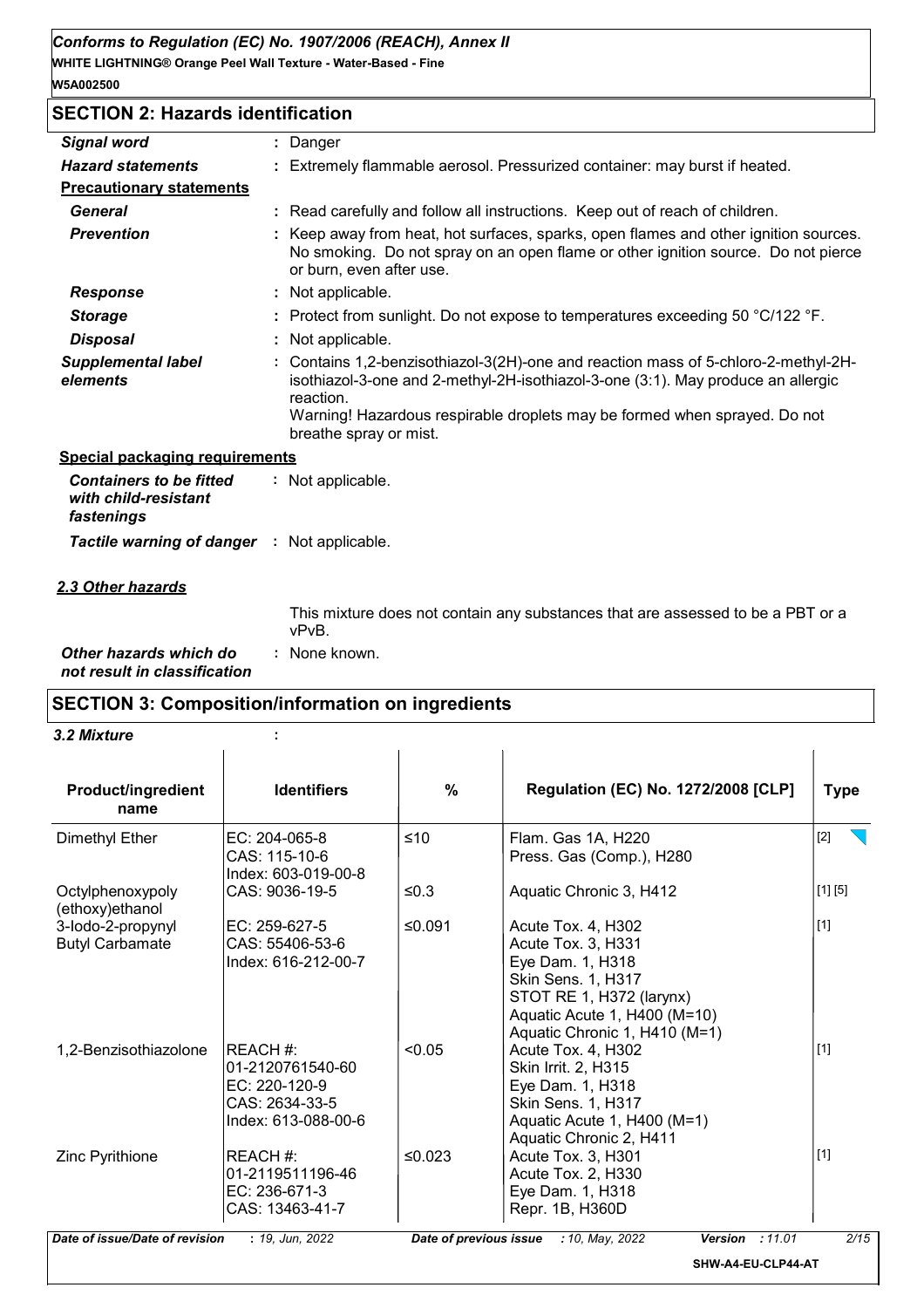#### **WHITE LIGHTNING® Orange Peel Wall Texture - Water-Based - Fine** *Conforms to Regulation (EC) No. 1907/2006 (REACH), Annex II* **W5A002500**

#### **SECTION 3: Composition/information on ingredients**

|                                                                                                                                                           | Index: 613-333-00-7                                                    |          | <b>STOT RE 1, H372</b><br>Aquatic Acute 1, H400 (M=1000)                                                                                                                                                                                         |         |
|-----------------------------------------------------------------------------------------------------------------------------------------------------------|------------------------------------------------------------------------|----------|--------------------------------------------------------------------------------------------------------------------------------------------------------------------------------------------------------------------------------------------------|---------|
| Zinc Pyrithione                                                                                                                                           | EC: 236-671-3<br>CAS: 13463-41-7<br>Index: 613-333-00-7                | ≤0.00072 | Aquatic Chronic 1, H410 (M=10)<br>Acute Tox. 3, H301<br>Acute Tox. 2, H330<br>Eye Dam. 1, H318<br>Repr. 1B, H360D<br><b>STOT RE 1, H372</b><br>Aquatic Acute 1, H400 (M=1000)                                                                    | $[1]$   |
| reaction mass of:<br>5-chloro-2-methyl-<br>4-isothiazolin-3-one<br>[EC no. 247-500-7]<br>and 2-methyl-2H-<br>isothiazol-3-one [EC<br>no. 220-239-6] (3:1) | REACH #:<br>01-2120764691-48<br>CAS: 55965-84-9<br>Index: 613-167-00-5 | < 0.001  | Aquatic Chronic 1, H410 (M=10)<br>Acute Tox. 3, H301<br>Acute Tox. 2, H310<br>Acute Tox. 2, H330<br>Skin Corr. 1C, H314<br>Eye Dam. 1, H318<br>Skin Sens. 1A, H317<br>Aquatic Acute 1, H400 (M=100)<br>Aquatic Chronic 1, H410 (M=100)<br>EUH071 | [1] [2] |
|                                                                                                                                                           |                                                                        |          | See Section 16 for the full text of the H<br>statements declared above.                                                                                                                                                                          |         |

There are no additional ingredients present which, within the current knowledge of the supplier and in the concentrations applicable, are classified as hazardous to health or the environment, are PBTs or vPvBs or have been assigned a workplace exposure limit and hence require reporting in this section.

**Type** 

[1] Substance classified with a health or environmental hazard

[2] Substance with a workplace exposure limit

[3] Substance meets the criteria for PBT according to Regulation (EC) No. 1907/2006, Annex XIII

[4] Substance meets the criteria for vPvB according to Regulation (EC) No. 1907/2006, Annex XIII

[5] Substance of equivalent concern

[6] Additional disclosure due to company policy

Occupational exposure limits, if available, are listed in Section 8.

#### **SECTION 4: First aid measures**

#### *4.1 Description of first aid measures*

| General                           | : In all cases of doubt, or when symptoms persist, seek medical attention. Never give<br>anything by mouth to an unconscious person. If unconscious, place in recovery<br>position and seek medical advice. |
|-----------------------------------|-------------------------------------------------------------------------------------------------------------------------------------------------------------------------------------------------------------|
| Eye contact                       | : Remove contact lenses, irrigate copiously with clean, fresh water, holding the<br>eyelids apart for at least 10 minutes and seek immediate medical advice.                                                |
| <i><b>Inhalation</b></i>          | : Remove to fresh air. Keep person warm and at rest. If not breathing, if breathing is<br>irregular or if respiratory arrest occurs, provide artificial respiration or oxygen by<br>trained personnel.      |
| <b>Skin contact</b>               | : Remove contaminated clothing and shoes. Wash skin thoroughly with soap and<br>water or use recognized skin cleanser. Do NOT use solvents or thinners.                                                     |
| <b>Ingestion</b>                  | : If swallowed, seek medical advice immediately and show this container or label.<br>Keep person warm and at rest. Do NOT induce vomiting.                                                                  |
| <b>Protection of first-aiders</b> | : No action shall be taken involving any personal risk or without suitable training. It<br>may be dangerous to the person providing aid to give mouth-to-mouth resuscitation.                               |

#### *4.2 Most important symptoms and effects, both acute and delayed*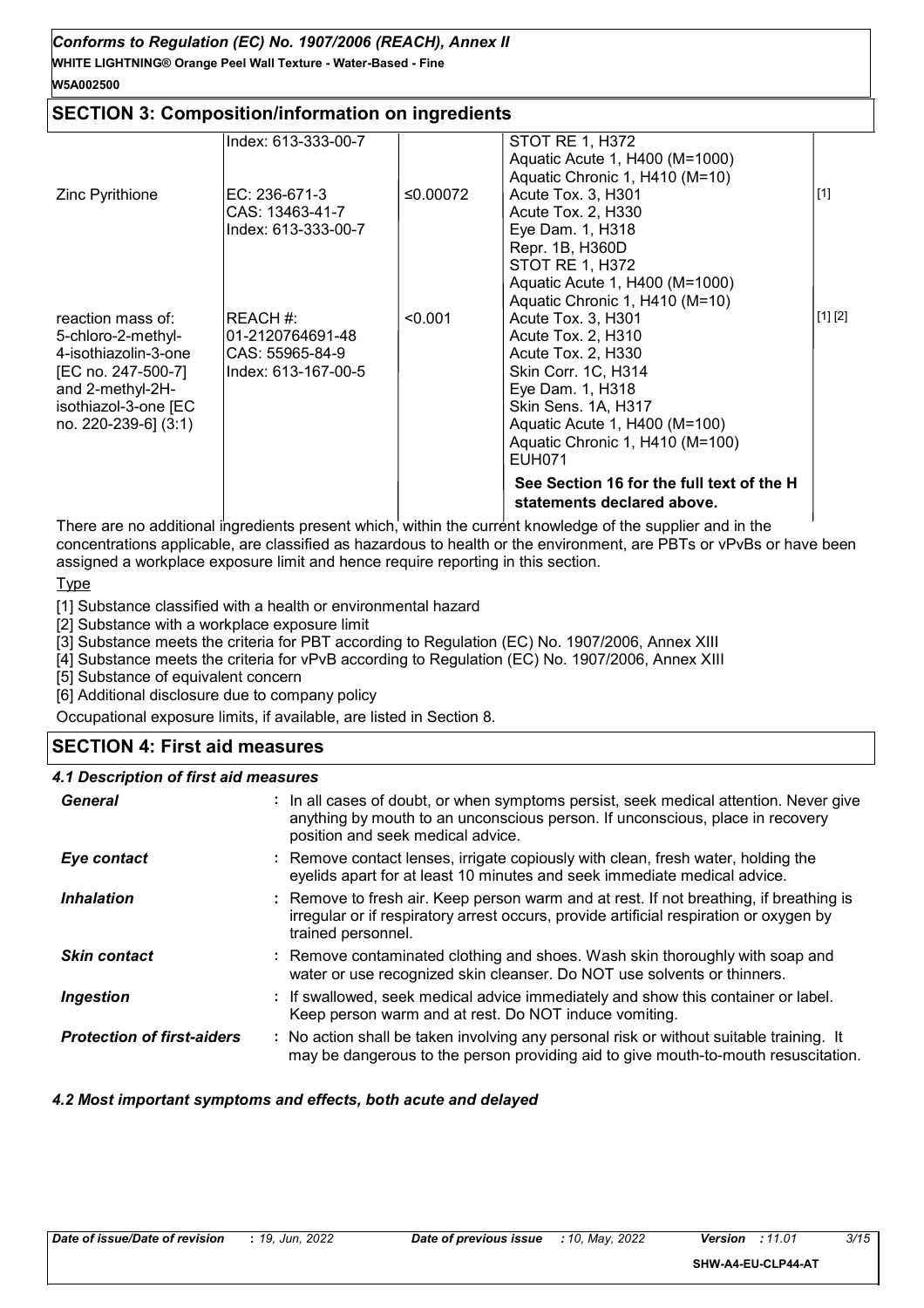#### *Conforms to Regulation (EC) No. 1907/2006 (REACH), Annex II*

**WHITE LIGHTNING® Orange Peel Wall Texture - Water-Based - Fine W5A002500**

#### **SECTION 4: First aid measures**

There are no data available on the mixture itself. Procedure used to derive the classification according to Regulation (EC) No. 1272/2008 [CLP/GHS]. See Sections 2 and 3 for details.

Exposure to component solvent vapor concentrations in excess of the stated occupational exposure limit may result in adverse health effects such as mucous membrane and respiratory system irritation and adverse effects on the kidneys, liver and central nervous system. Symptoms and signs include headache, dizziness, fatigue, muscular weakness, drowsiness and, in extreme cases, loss of consciousness.

Solvents may cause some of the above effects by absorption through the skin. Repeated or prolonged contact with the mixture may cause removal of natural fat from the skin, resulting in non-allergic contact dermatitis and absorption through the skin.

If splashed in the eyes, the liquid may cause irritation and reversible damage.

Ingestion may cause nausea, diarrhea and vomiting.

This takes into account, where known, delayed and immediate effects and also chronic effects of components from short-term and long-term exposure by oral, inhalation and dermal routes of exposure and eye contact.

#### *4.3 Indication of any immediate medical attention and special treatment needed*

| <b>Notes to physician</b>  | : Treat symptomatically. Contact poison treatment specialist immediately if large<br>quantities have been ingested or inhaled. |
|----------------------------|--------------------------------------------------------------------------------------------------------------------------------|
| <b>Specific treatments</b> | No specific treatment.                                                                                                         |

See toxicological information (Section 11)

| <b>SECTION 5: Firefighting measures</b>                           |                                                                                                                                                                |  |  |  |
|-------------------------------------------------------------------|----------------------------------------------------------------------------------------------------------------------------------------------------------------|--|--|--|
| 5.1 Extinguishing media<br><b>Suitable extinguishing</b><br>media | : Recommended: alcohol-resistant foam, carbon dioxide, powders.                                                                                                |  |  |  |
| Unsuitable extinguishing<br>media                                 | : Do not use water jet.                                                                                                                                        |  |  |  |
|                                                                   | 5.2 Special hazards arising from the substance or mixture                                                                                                      |  |  |  |
| <b>Hazards from the</b><br>substance or mixture                   | : Fire will produce dense black smoke. Exposure to decomposition products may<br>cause a health hazard.                                                        |  |  |  |
| <b>Hazardous combustion</b><br>products                           | : Decomposition products may include the following materials: carbon monoxide,<br>carbon dioxide, smoke, oxides of nitrogen.                                   |  |  |  |
| 5.3 Advice for firefighters                                       |                                                                                                                                                                |  |  |  |
| <b>Special protective actions</b><br>for fire-fighters            | : Cool closed containers exposed to fire with water. Do not release runoff from fire to<br>drains or watercourses.                                             |  |  |  |
| <b>Special protective</b><br>equipment for fire-fighters          | : Fire-fighters should wear positive pressure self-contained breathing apparatus<br>(SCBA) and full turnout gear.                                              |  |  |  |
| <b>SECTION 6: Accidental release measures</b>                     |                                                                                                                                                                |  |  |  |
|                                                                   | 6.1 Personal precautions, protective equipment and emergency procedures                                                                                        |  |  |  |
| For non-emergency<br>personnel                                    | : Exclude sources of ignition and ventilate the area. Avoid breathing vapor or mist.<br>Refer to protective measures listed in sections 7 and 8.               |  |  |  |
|                                                                   | Keep unnecessary and unprotected personnel from entering.                                                                                                      |  |  |  |
| For emergency responders :                                        | If specialized clothing is required to deal with the spillage, take note of any<br>information in Section 8 on suitable and unsuitable materials. See also the |  |  |  |

information in "For non-emergency personnel".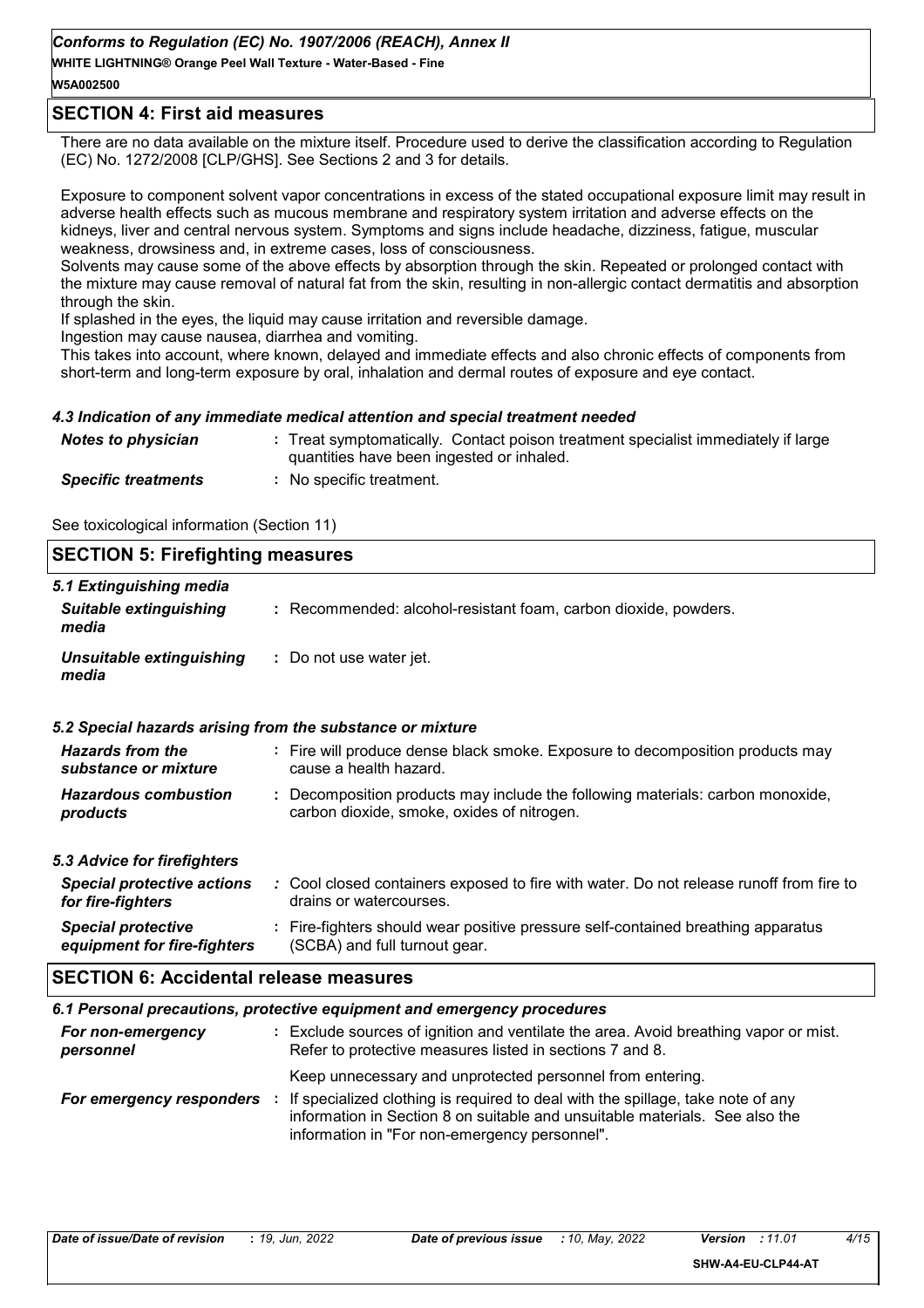#### **SECTION 6: Accidental release measures**

| <b>6.2 Environmental</b><br>precautions                         | : Do not allow to enter drains or watercourses. If the product contaminates lakes,<br>rivers, or sewers, inform the appropriate authorities in accordance with local<br>regulations.                                                                                               |
|-----------------------------------------------------------------|------------------------------------------------------------------------------------------------------------------------------------------------------------------------------------------------------------------------------------------------------------------------------------|
| 6.3 Methods and materials<br>for containment and<br>cleaning up | : Contain and collect spillage with non-combustible, absorbent material e.g. sand,<br>earth, vermiculite or diatomaceous earth and place in container for disposal<br>according to local regulations (see Section 13). Preferably clean with a detergent.<br>Avoid using solvents. |
| 6.4 Reference to other<br>sections                              | : See Section 1 for emergency contact information.<br>See Section 8 for information on appropriate personal protective equipment.<br>See Section 13 for additional waste treatment information.                                                                                    |

#### **SECTION 7: Handling and storage**

The information in this section contains generic advice and guidance. The list of Identified Uses in Section 1 should be consulted for any available use-specific information provided in the Exposure Scenario(s).

| <b>7.1 Precautions for safe</b><br>handling                            | : Prevent the creation of flammable or explosive concentrations of vapors in air and<br>avoid vapor concentrations higher than the occupational exposure limits.<br>In addition, the product should only be used in areas from which all naked lights and<br>other sources of ignition have been excluded. Electrical equipment should be<br>protected to the appropriate standard.<br>Mixture may charge electrostatically: always use earthing leads when transferring<br>from one container to another.<br>Operators should wear antistatic footwear and clothing and floors should be of the<br>conducting type.<br>Keep away from heat, sparks and flame. No sparking tools should be used.<br>Avoid contact with skin and eyes. Avoid the inhalation of dust, particulates, spray or<br>mist arising from the application of this mixture. Avoid inhalation of dust from<br>sanding.<br>Eating, drinking and smoking should be prohibited in areas where this material is<br>handled, stored and processed.<br>Put on appropriate personal protective equipment (see Section 8).<br>Never use pressure to empty. Container is not a pressure vessel.<br>Always keep in containers made from the same material as the original one.<br>Comply with the health and safety at work laws.<br>Do not allow to enter drains or watercourses.<br>Information on fire and explosion protection<br>Vapors are heavier than air and may spread along floors. Vapors may form<br>explosive mixtures with air.<br>When operators, whether spraying or not, have to work inside the spray booth,<br>ventilation is unlikely to be sufficient to control particulates and solvent vapors in all<br>cases. In such circumstances, they should wear a compressed-air-fed respirator<br>during the spraying process and until the particulate and solvent vapor<br>concentrations have fallen below the exposure limits. |
|------------------------------------------------------------------------|---------------------------------------------------------------------------------------------------------------------------------------------------------------------------------------------------------------------------------------------------------------------------------------------------------------------------------------------------------------------------------------------------------------------------------------------------------------------------------------------------------------------------------------------------------------------------------------------------------------------------------------------------------------------------------------------------------------------------------------------------------------------------------------------------------------------------------------------------------------------------------------------------------------------------------------------------------------------------------------------------------------------------------------------------------------------------------------------------------------------------------------------------------------------------------------------------------------------------------------------------------------------------------------------------------------------------------------------------------------------------------------------------------------------------------------------------------------------------------------------------------------------------------------------------------------------------------------------------------------------------------------------------------------------------------------------------------------------------------------------------------------------------------------------------------------------------------------------------------------------------------------------------------------|
| 7.2 Conditions for safe<br>storage, including any<br>incompatibilities | : Store in accordance with local regulations.<br>Notes on joint storage<br>Keep away from: oxidizing agents, strong alkalis, strong acids.<br>Additional information on storage conditions<br>Observe label precautions. Store in a dry, cool and well-ventilated area. Keep away<br>from heat and direct sunlight. Keep away from sources of ignition. No smoking.<br>Prevent unauthorized access. Containers that have been opened must be carefully<br>resealed and kept upright to prevent leakage.<br>Contaminated absorbent material may pose the same hazard as the spilled product.                                                                                                                                                                                                                                                                                                                                                                                                                                                                                                                                                                                                                                                                                                                                                                                                                                                                                                                                                                                                                                                                                                                                                                                                                                                                                                                   |
|                                                                        |                                                                                                                                                                                                                                                                                                                                                                                                                                                                                                                                                                                                                                                                                                                                                                                                                                                                                                                                                                                                                                                                                                                                                                                                                                                                                                                                                                                                                                                                                                                                                                                                                                                                                                                                                                                                                                                                                                               |

#### *7.3 Specific end use(s)*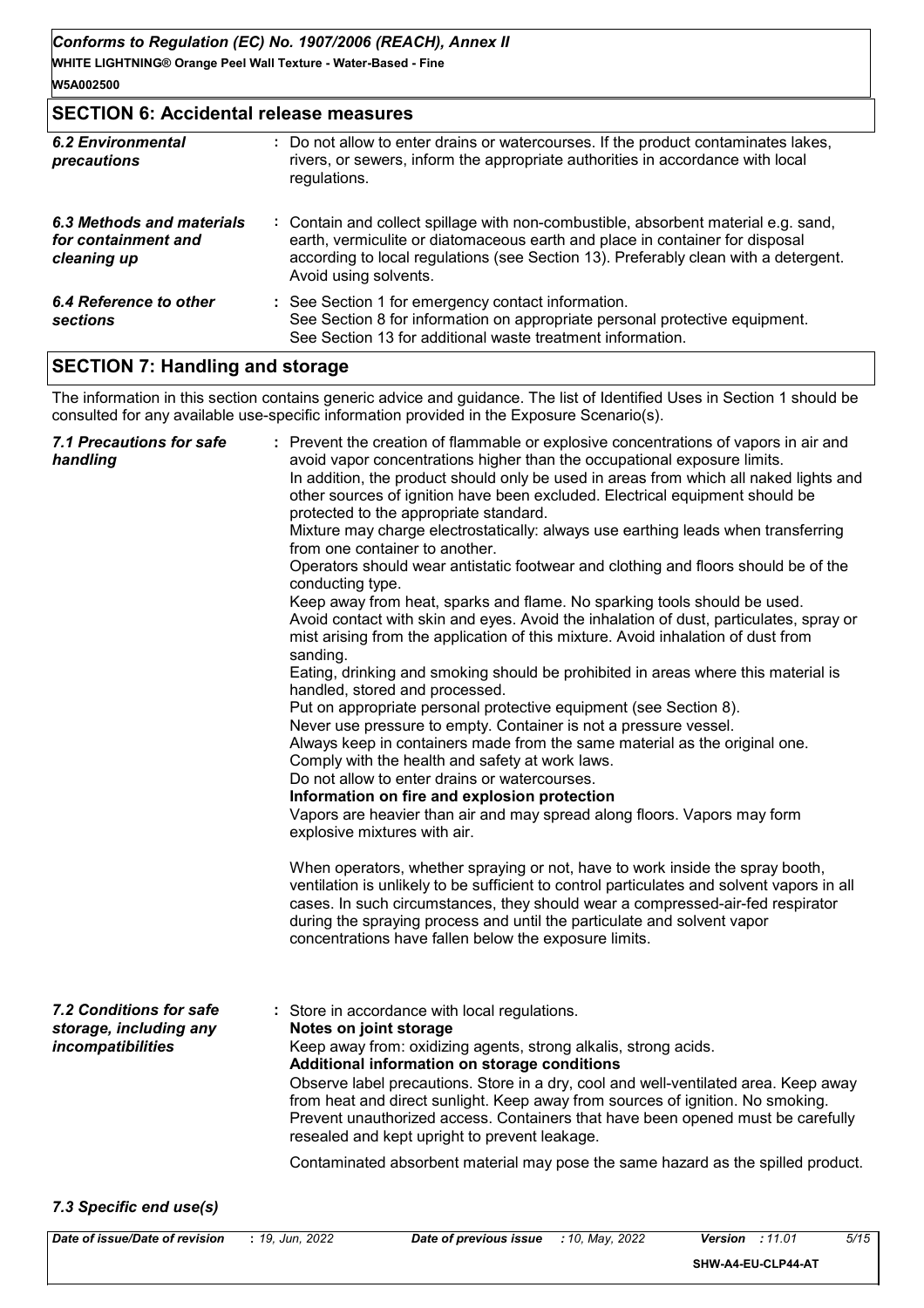**W5A002500**

#### **SECTION 7: Handling and storage**

*Recommendations* **:** *Industrial sector specific* **:** *solutions* : Not available. : Not available.

Good housekeeping standards, regular safe removal of waste materials and regular maintenance of spray booth filters will minimise the risks of spontaneous combustion and other fire hazards.

*Before use of this material please refer to the Exposure Scenario(s) if attached for the specific end use, control measures and additional PPE considerations.*

#### **SECTION 8: Exposure controls/personal protection**

The information in this section contains generic advice and guidance. The list of Identified Uses in Section 1 should be consulted for any available use-specific information provided in the Exposure Scenario(s).

#### *8.1 Control parameters*

#### **Occupational exposure limits**

| <b>Product/ingredient name</b>                                                                                                                                                                                                       |  | <b>Exposure limit values</b>                                                                                                                                                                                                                                                                                                                                |  |  |
|--------------------------------------------------------------------------------------------------------------------------------------------------------------------------------------------------------------------------------------|--|-------------------------------------------------------------------------------------------------------------------------------------------------------------------------------------------------------------------------------------------------------------------------------------------------------------------------------------------------------------|--|--|
| <b>Dimethyl Ether</b><br>reaction mass of: 5-chloro-2-methyl-<br>4-isothiazolin-3-one [EC no. 247-500-7] and<br>2-methyl-2H-isothiazol-3-one [EC no.<br>220-239-6] (3:1)<br><b>Recommended monitoring</b><br>procedures<br>required. |  | Regulation on Limit Values - MAC (Austria, 4/2021).<br>TWA: 1000 ppm 8 hours.<br>TWA: 1910 mg/m <sup>3</sup> 8 hours.<br>CEIL: 2000 ppm, 3 times per shift, 60 minutes.<br>CEIL: 3820 mg/m <sup>3</sup> , 3 times per shift, 60 minutes.<br>Regulation on Limit Values - MAC (Austria, 9/2020). Skin<br>sensitizer.<br>TWA: 0.05 mg/m <sup>3</sup> 8 hours. |  |  |
|                                                                                                                                                                                                                                      |  |                                                                                                                                                                                                                                                                                                                                                             |  |  |
|                                                                                                                                                                                                                                      |  | <b>DNELs/DMELs</b><br>No DNELs/DMELs available.                                                                                                                                                                                                                                                                                                             |  |  |
| <b>PNECs</b><br>No PNECs available.                                                                                                                                                                                                  |  |                                                                                                                                                                                                                                                                                                                                                             |  |  |
| 8.2 Exposure controls                                                                                                                                                                                                                |  |                                                                                                                                                                                                                                                                                                                                                             |  |  |
| <b>Appropriate engineering</b><br>controls<br>equivalent values.                                                                                                                                                                     |  | : Provide adequate ventilation. Where reasonably practicable, this should be<br>achieved by the use of local exhaust ventilation and good general extraction. If<br>these are not sufficient to maintain concentrations of particulates and solvent vapors<br>below the OEL, suitable respiratory protection must be worn.                                  |  |  |
|                                                                                                                                                                                                                                      |  | : Users are advised to consider national Occupational Exposure Limits or other                                                                                                                                                                                                                                                                              |  |  |
| <b>Individual protection measures</b>                                                                                                                                                                                                |  |                                                                                                                                                                                                                                                                                                                                                             |  |  |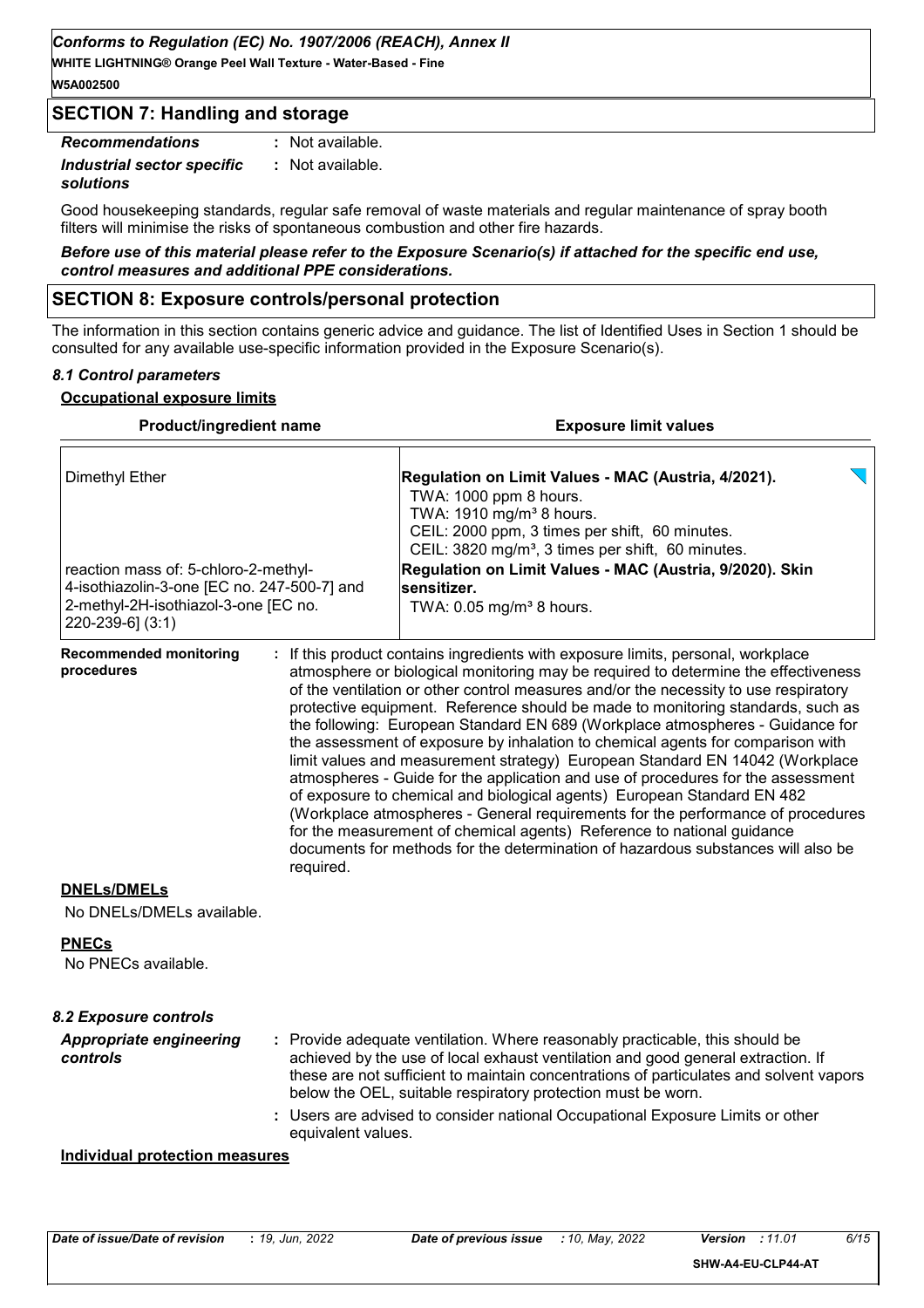#### **SECTION 8: Exposure controls/personal protection**

| <b>Hygiene measures</b>                   | : Wash hands, forearms and face thoroughly after handling chemical products, before<br>eating, smoking and using the lavatory and at the end of the working period.<br>Appropriate techniques should be used to remove potentially contaminated clothing.<br>Wash contaminated clothing before reusing. Ensure that eyewash stations and<br>safety showers are close to the workstation location.                                                                                                                                                                                                                                                                                                                                                                                                                                                                                                                                                                                                                                                                    |
|-------------------------------------------|----------------------------------------------------------------------------------------------------------------------------------------------------------------------------------------------------------------------------------------------------------------------------------------------------------------------------------------------------------------------------------------------------------------------------------------------------------------------------------------------------------------------------------------------------------------------------------------------------------------------------------------------------------------------------------------------------------------------------------------------------------------------------------------------------------------------------------------------------------------------------------------------------------------------------------------------------------------------------------------------------------------------------------------------------------------------|
| <b>Eye/face protection</b>                | : Use safety eyewear designed to protect against splash of liquids.                                                                                                                                                                                                                                                                                                                                                                                                                                                                                                                                                                                                                                                                                                                                                                                                                                                                                                                                                                                                  |
| <b>Skin protection</b>                    |                                                                                                                                                                                                                                                                                                                                                                                                                                                                                                                                                                                                                                                                                                                                                                                                                                                                                                                                                                                                                                                                      |
| <b>Hand protection</b>                    | : Wear suitable gloves tested to EN374.                                                                                                                                                                                                                                                                                                                                                                                                                                                                                                                                                                                                                                                                                                                                                                                                                                                                                                                                                                                                                              |
| <b>Gloves</b>                             |                                                                                                                                                                                                                                                                                                                                                                                                                                                                                                                                                                                                                                                                                                                                                                                                                                                                                                                                                                                                                                                                      |
|                                           | There is no one glove material or combination of materials that will give unlimited<br>resistance to any individual or combination of chemicals.<br>The breakthrough time must be greater than the end use time of the product.<br>The instructions and information provided by the glove manufacturer on use,<br>storage, maintenance and replacement must be followed.<br>Gloves should be replaced regularly and if there is any sign of damage to the glove<br>material.<br>Always ensure that gloves are free from defects and that they are stored and used<br>correctly.<br>The performance or effectiveness of the glove may be reduced by physical/chemical<br>damage and poor maintenance.<br>Barrier creams may help to protect the exposed areas of the skin but should not be<br>applied once exposure has occurred.<br>The user must check that the final choice of type of glove selected for handling this<br>product is the most appropriate and takes into account the particular conditions of<br>use, as included in the user's risk assessment. |
| <b>Body protection</b>                    | Personnel should wear antistatic clothing made of natural fibers or of high-<br>temperature-resistant synthetic fibers.                                                                                                                                                                                                                                                                                                                                                                                                                                                                                                                                                                                                                                                                                                                                                                                                                                                                                                                                              |
|                                           | Personal protective equipment for the body should be selected based on the task<br>being performed and the risks involved and should be approved by a specialist<br>before handling this product. When there is a risk of ignition from static electricity,<br>wear anti-static protective clothing. For the greatest protection from static<br>discharges, clothing should include anti-static overalls, boots and gloves. Refer to<br>European Standard EN 1149 for further information on material and design<br>requirements and test methods.                                                                                                                                                                                                                                                                                                                                                                                                                                                                                                                   |
| <b>Other skin protection</b>              | Appropriate footwear and any additional skin protection measures should be<br>selected based on the task being performed and the risks involved and should be<br>approved by a specialist before handling this product.                                                                                                                                                                                                                                                                                                                                                                                                                                                                                                                                                                                                                                                                                                                                                                                                                                              |
| <b>Respiratory protection</b>             | Use a properly fitted, particulate filter respirator complying with an approved<br>standard if a risk assessment indicates this is necessary. Recommended: A2P2<br>(EN14387). Respirator selection must be based on known or anticipated exposure<br>levels, the hazards of the product and the safe working limits of the selected<br>respirator.                                                                                                                                                                                                                                                                                                                                                                                                                                                                                                                                                                                                                                                                                                                   |
| <b>Environmental exposure</b><br>controls | : Do not allow to enter drains or watercourses.                                                                                                                                                                                                                                                                                                                                                                                                                                                                                                                                                                                                                                                                                                                                                                                                                                                                                                                                                                                                                      |

*Before use of this material please refer to the Exposure Scenario(s) if attached for the specific end use, control measures and additional PPE considerations. The information contained in this safety data sheet does not constitute the user's own assessment of workplace risks, as required by other health and safety legislation. The provisions of the national health and safety at work regulations apply to the use of this product at work.*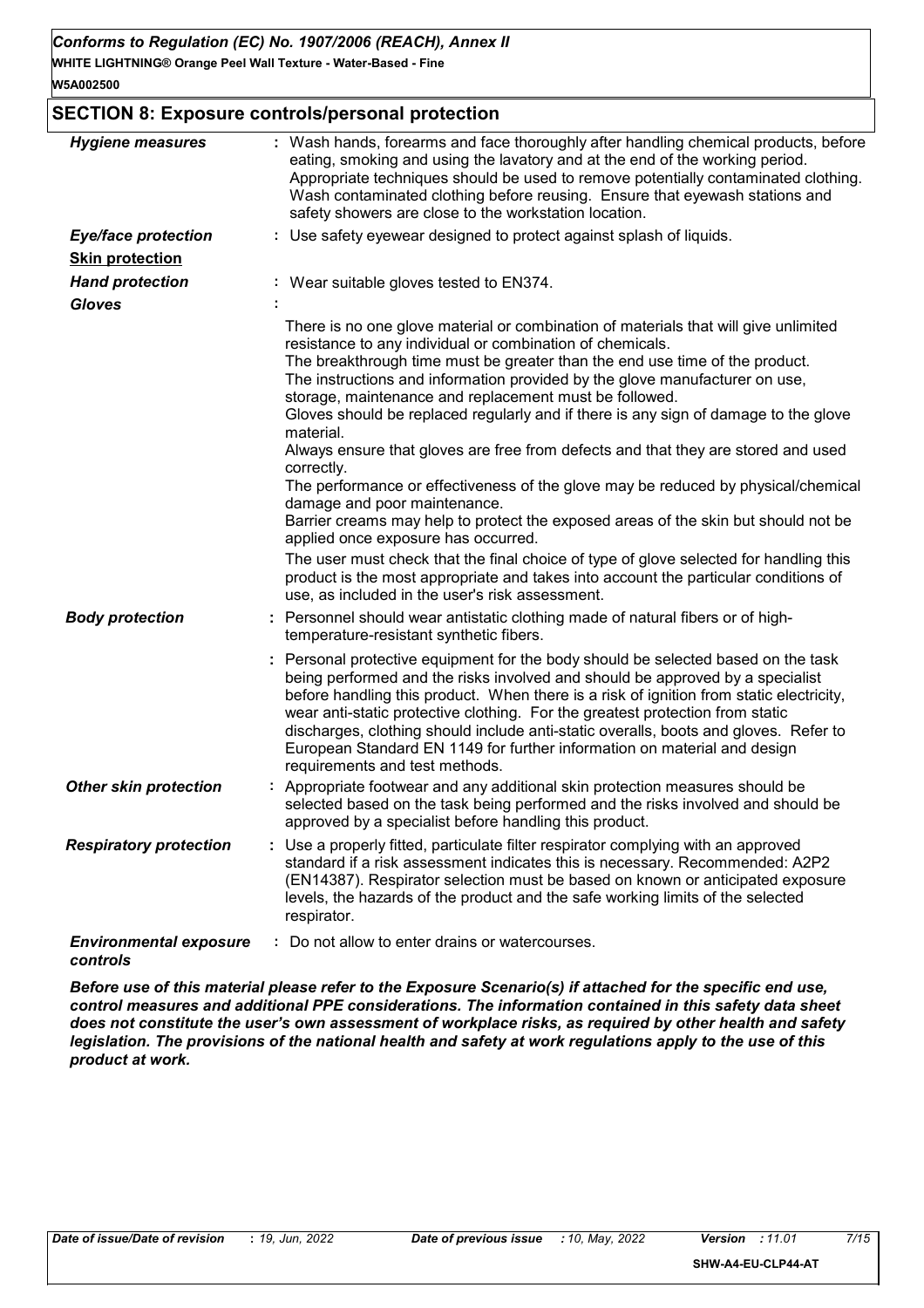#### **SECTION 9: Physical and chemical properties**

The conditions of measurement of all properties are at standard temperature and pressure unless otherwise indicated.

#### *9.1 Information on basic physical and chemical properties*

| Appearance |  |
|------------|--|
|            |  |

| <b>Physical state</b>               | : Liquid.                                                                                        |
|-------------------------------------|--------------------------------------------------------------------------------------------------|
| Color                               | : Not available.                                                                                 |
| <b>Odor</b>                         | : Solvent.                                                                                       |
| <b>Odor threshold</b>               | : Not Available (Not Tested).                                                                    |
| pH                                  | : 9.5                                                                                            |
| <b>Melting point/freezing point</b> | : Not relevant/applicable due to nature of the product.                                          |
| Initial boiling point and           | : Not relevant/applicable due to nature of the product.                                          |
| boiling range                       |                                                                                                  |
| <b>Flash point</b>                  | : Closed cup: -29°C [Pensky-Martens Closed Cup]                                                  |
| <b>Evaporation rate</b>             | $: 0.09$ (butyl acetate = 1)                                                                     |
| <b>Flammability (solid, gas)</b>    | : Not relevant/applicable due to nature of the product.                                          |
| <b>Upper/lower flammability or</b>  | : LEL: 3.4% (Dimethyl Ether)                                                                     |
| explosive limits                    | UEL: 27% (Dimethyl Ether)                                                                        |
| Vapor pressure                      | : $101.3$ kPa (760 mm Hg)                                                                        |
| <b>Vapor density</b>                | : 1 [Air = 1]                                                                                    |
| <b>Relative density</b>             | : 1.45                                                                                           |
| Solubility(ies)                     | : Not relevant/applicable due to nature of the product.                                          |
| water                               | <b>Partition coefficient: n-octanol/</b> : Not relevant/applicable due to nature of the product. |
| <b>Auto-ignition temperature</b>    | : Not relevant/applicable due to nature of the product.                                          |
| <b>Decomposition temperature</b>    | : Not relevant/applicable due to nature of the product.                                          |
| <b>Viscosity</b>                    | : Kinematic (40°C): >20.5 mm <sup>2</sup> /s                                                     |
| <b>Explosive properties</b>         | : Under normal conditions of storage and use, hazardous reactions will not occur.                |
| <b>Oxidizing properties</b>         | : Under normal conditions of storage and use, hazardous reactions will not occur.                |
|                                     |                                                                                                  |

*Type of aerosol* **:** Spray

### **SECTION 10: Stability and reactivity**

| 10.1 Reactivity                            | : No specific test data related to reactivity available for this product or its ingredients.                                        |
|--------------------------------------------|-------------------------------------------------------------------------------------------------------------------------------------|
| <b>10.2 Chemical stability</b>             | : Stable under recommended storage and handling conditions (see Section 7).                                                         |
| 10.3 Possibility of<br>hazardous reactions | : Under normal conditions of storage and use, hazardous reactions will not occur.                                                   |
| 10.4 Conditions to avoid                   | : When exposed to high temperatures may produce hazardous decomposition<br>products.                                                |
| 10.5 Incompatible materials                | : Keep away from the following materials to prevent strong exothermic reactions:<br>oxidizing agents, strong alkalis, strong acids. |
| 10.6 Hazardous<br>decomposition products   | Decomposition products may include the following materials: carbon monoxide,<br>÷.<br>carbon dioxide, smoke, oxides of nitrogen.    |

*Refer to Section 7: HANDLING AND STORAGE and Section 8: EXPOSURE CONTROLS/PERSONAL PROTECTION for additional handling information and protection of employees.*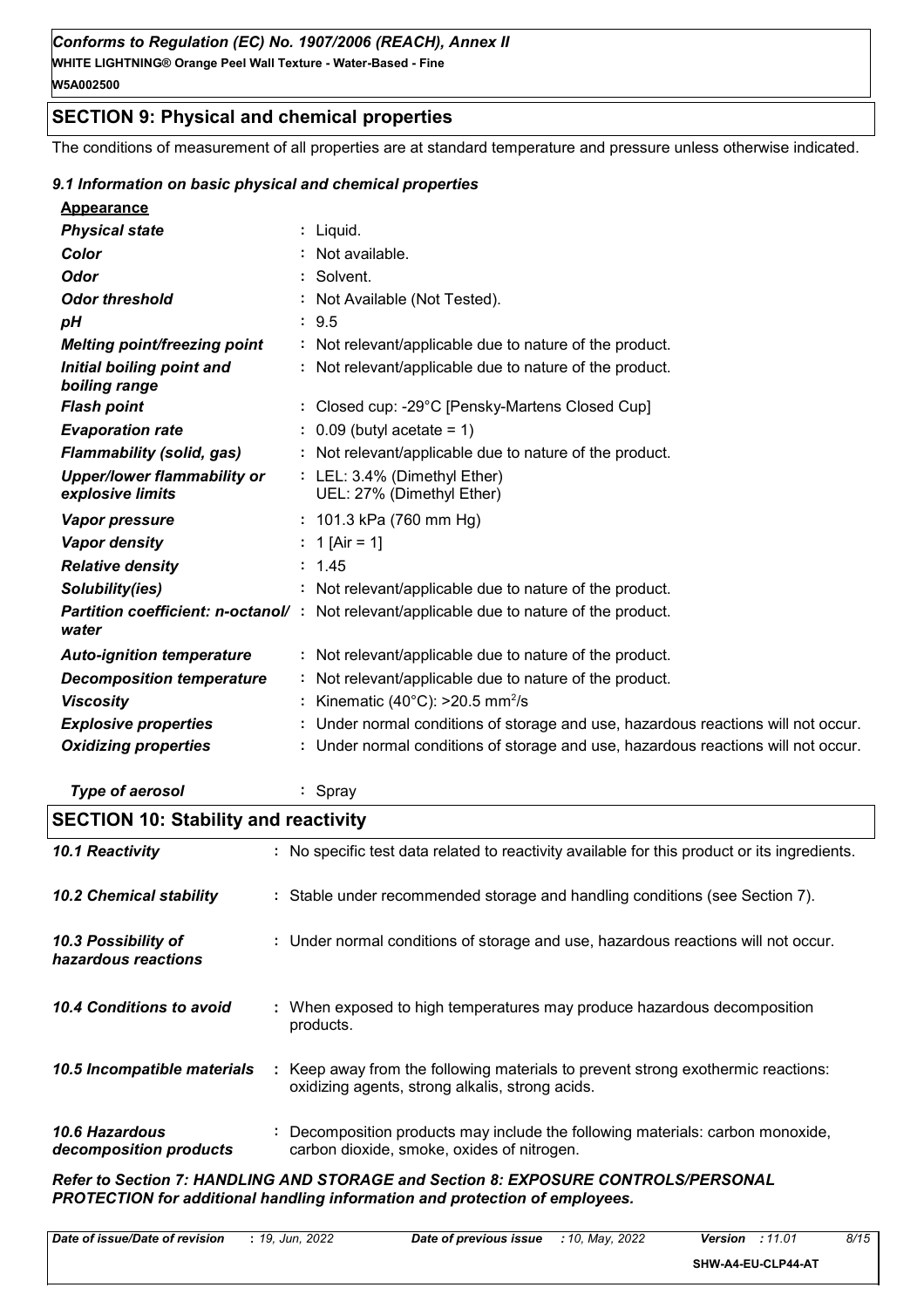**WHITE LIGHTNING® Orange Peel Wall Texture - Water-Based - Fine W5A002500**

#### **SECTION 11: Toxicological information**

#### *11.1 Information on toxicological effects*

There are no data available on the mixture itself. Procedure used to derive the classification according to Regulation (EC) No. 1272/2008 [CLP/GHS]. See Sections 2 and 3 for details.

Exposure to component solvent vapor concentrations in excess of the stated occupational exposure limit may result in adverse health effects such as mucous membrane and respiratory system irritation and adverse effects on the kidneys, liver and central nervous system. Symptoms and signs include headache, dizziness, fatigue, muscular weakness, drowsiness and, in extreme cases, loss of consciousness.

Solvents may cause some of the above effects by absorption through the skin. Repeated or prolonged contact with the mixture may cause removal of natural fat from the skin, resulting in non-allergic contact dermatitis and absorption through the skin.

If splashed in the eyes, the liquid may cause irritation and reversible damage.

Ingestion may cause nausea, diarrhea and vomiting.

This takes into account, where known, delayed and immediate effects and also chronic effects of components from short-term and long-term exposure by oral, inhalation and dermal routes of exposure and eve contact.

#### **Acute toxicity**

| Product/ingredient name                                                                                                                                                                              | <b>Result</b>                | <b>Species</b> | <b>Dose</b>           | <b>Exposure</b> |
|------------------------------------------------------------------------------------------------------------------------------------------------------------------------------------------------------|------------------------------|----------------|-----------------------|-----------------|
| Dimethyl Ether                                                                                                                                                                                       | LC50 Inhalation Gas.         | Rat            | 164000 ppm            | 4 hours         |
|                                                                                                                                                                                                      | <b>LC50 Inhalation Vapor</b> | Rat            | 309 g/ $m3$           | 4 hours         |
| Octylphenoxypoly(ethoxy)<br>ethanol                                                                                                                                                                  | LD50 Oral                    | Rat            | 4190 mg/kg            |                 |
| 3-lodo-2-propynyl Butyl<br>Carbamate                                                                                                                                                                 | LD50 Oral                    | Rat            | 1470 mg/kg            |                 |
| 1,2-Benzisothiazolone                                                                                                                                                                                | LD50 Oral                    | Rat            | 1020 mg/kg            |                 |
| Zinc Pyrithione                                                                                                                                                                                      | <b>LC50 Inhalation Vapor</b> | Rat            | 140 mg/m <sup>3</sup> | 4 hours         |
|                                                                                                                                                                                                      | LD50 Dermal                  | Rabbit         | 100 mg/kg             |                 |
|                                                                                                                                                                                                      | LD50 Oral                    | Rat            | 177 mg/kg             |                 |
| Zinc Pyrithione                                                                                                                                                                                      | <b>LC50 Inhalation Vapor</b> | Rat            | 140 mg/m <sup>3</sup> | 4 hours         |
|                                                                                                                                                                                                      | LD50 Dermal                  | Rabbit         | $100$ mg/kg           |                 |
|                                                                                                                                                                                                      | LD50 Oral                    | Rat            | 177 mg/kg             |                 |
| reaction mass of: 5-chloro-<br>2-methyl-4-isothiazolin-<br>3-one [EC no. 247-500-7]<br>and 2-methyl-2H-isothiazol-<br>3-one [EC no. 220-239-6] (3:<br>$\left( \begin{matrix} 1 \end{matrix} \right)$ | LD50 Oral                    | Rat            | 53 mg/kg              |                 |

#### **Acute toxicity estimates**

No data available

#### **Irritation/Corrosion**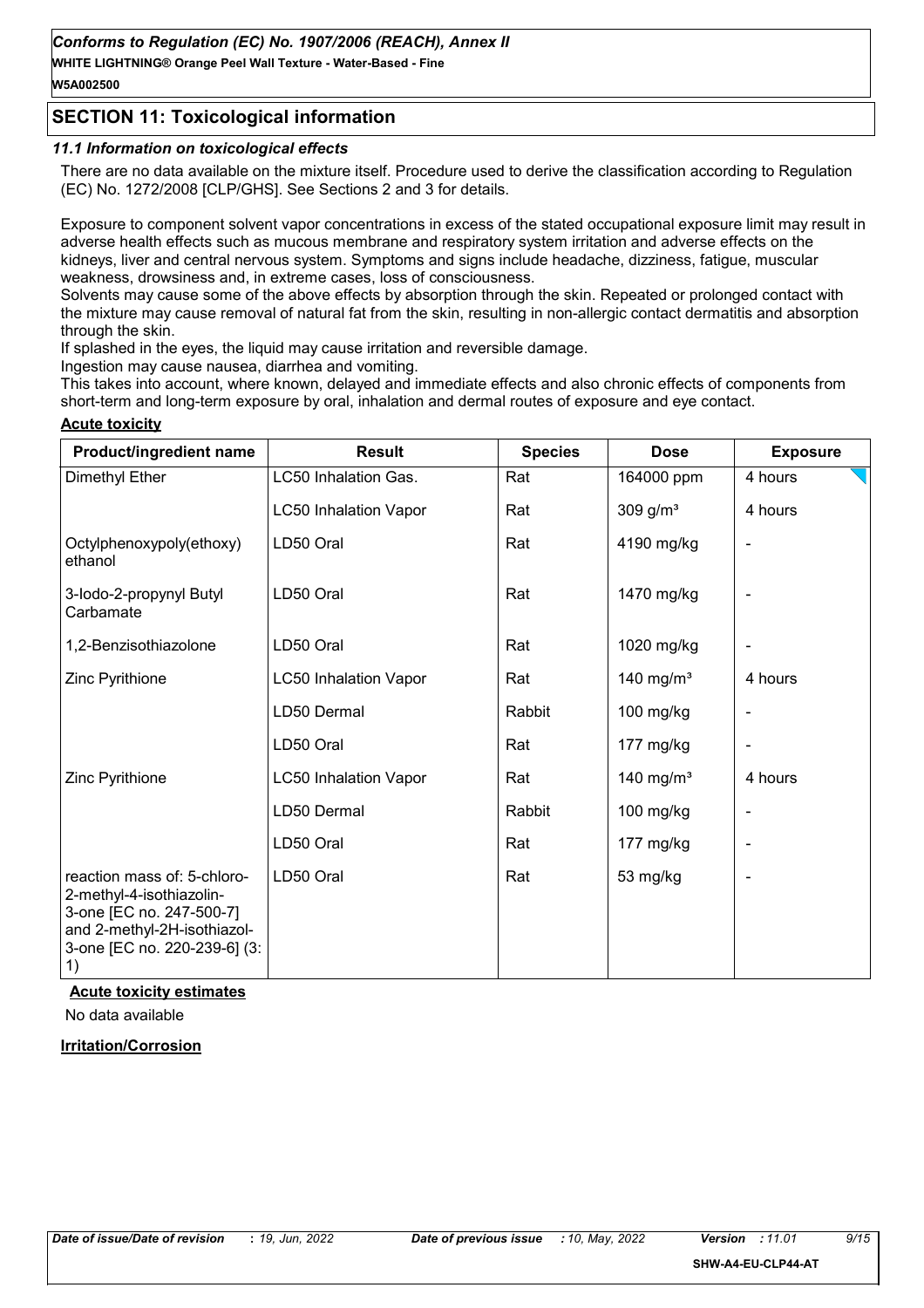#### **SECTION 11: Toxicological information**

| Product/ingredient name                                                                                                                            | <b>Result</b>          | <b>Species</b> | <b>Score</b> | <b>Exposure</b> | <b>Observation</b> |
|----------------------------------------------------------------------------------------------------------------------------------------------------|------------------------|----------------|--------------|-----------------|--------------------|
| Octylphenoxypoly(ethoxy)<br>ethanol                                                                                                                | Eyes - Mild irritant   | Rabbit         |              | $15 \text{ mg}$ |                    |
|                                                                                                                                                    | Eyes - Severe irritant | Rabbit         |              | $1\%$           |                    |
| 1,2-Benzisothiazolone                                                                                                                              | Skin - Mild irritant   | Human          |              | 48 hours 5 %    |                    |
| reaction mass of: 5-chloro-<br>2-methyl-4-isothiazolin-<br>3-one [EC no. 247-500-7]<br>and 2-methyl-2H-isothiazol-<br>3-one [EC no. 220-239-6] (3: | Skin - Severe irritant | <b>Human</b>   |              | $0.01\%$        |                    |

#### *Conclusion/Summary* **:** Not available.

#### **Sensitization**

No data available

#### *Conclusion/Summary* **:** Not available.

**Mutagenicity**

No data available

#### **Carcinogenicity**

No data available

#### **Reproductive toxicity**

No data available

#### **Teratogenicity**

No data available

#### **Specific target organ toxicity (single exposure)**

| <b>Product/ingredient name</b> | Category | Route of<br>exposure | <b>Target organs</b> |
|--------------------------------|----------|----------------------|----------------------|
| No data available              |          |                      |                      |

#### **Specific target organ toxicity (repeated exposure)**

| Product/ingredient name           | Category   | <b>Route of</b><br>exposure | <b>Target organs</b> |
|-----------------------------------|------------|-----------------------------|----------------------|
| 3-lodo-2-propynyl Butyl Carbamate | Category 1 |                             | larynx               |
| Zinc Pyrithione                   | Category 1 |                             |                      |
| <b>Zinc Pyrithione</b>            | Category 1 |                             |                      |

#### **Aspiration hazard**

| <b>Product/ingredient name</b> | Result |
|--------------------------------|--------|
| No data available              |        |

*Other information* **:**

: Not available.

#### **SECTION 12: Ecological information**

#### *12.1 Toxicity*

There are no data available on the mixture itself. Do not allow to enter drains or watercourses.

Procedure used to derive the classification according to Regulation (EC) No. 1272/2008 [CLP/GHS]. See Sections 2 and 3 for details.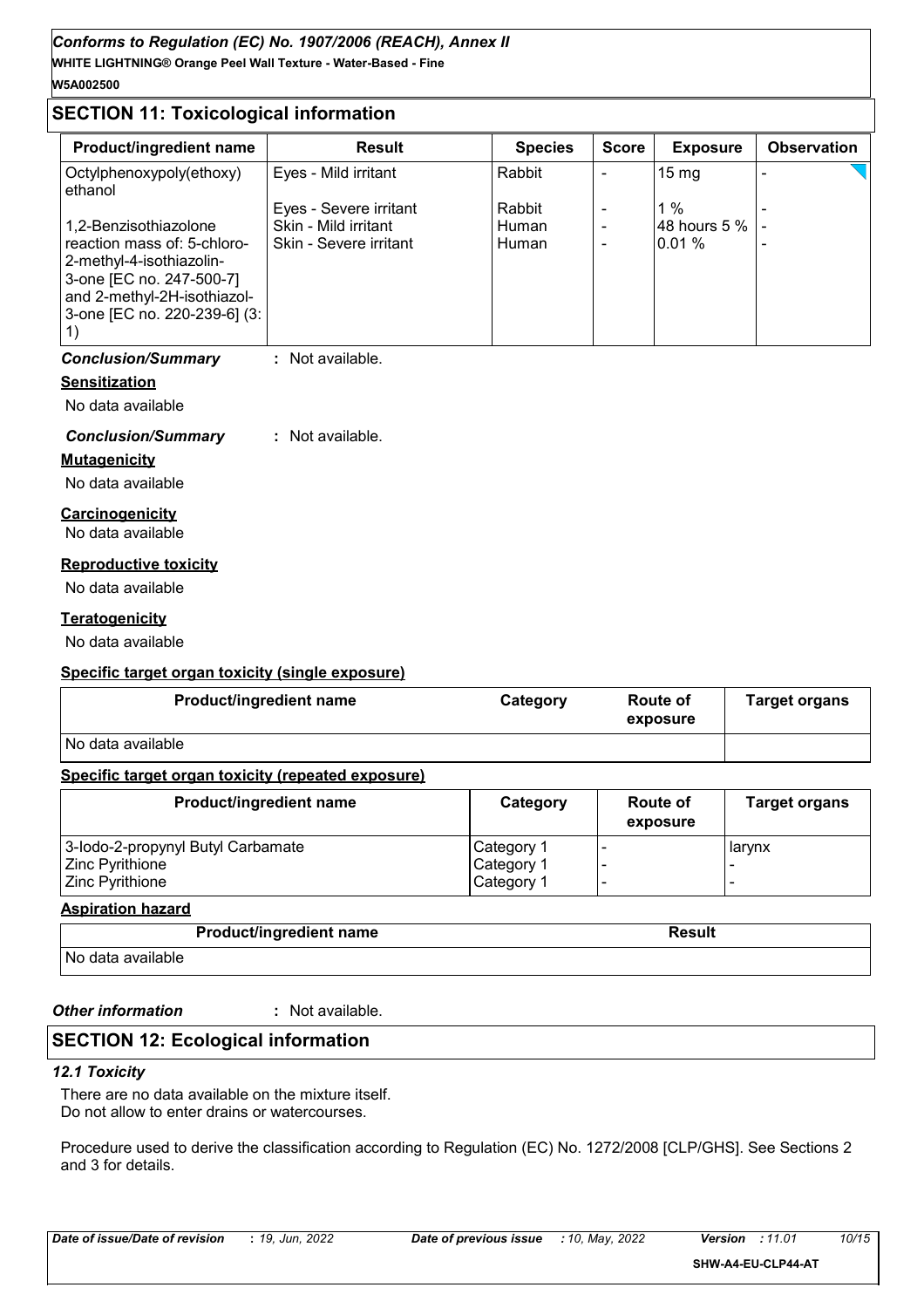### **SECTION 12: Ecological information**

| Product/ingredient name              | <b>Result</b>                        | <b>Species</b>                                                               | <b>Exposure</b> |
|--------------------------------------|--------------------------------------|------------------------------------------------------------------------------|-----------------|
| Octylphenoxypoly(ethoxy)<br>ethanol  | Acute EC50 210 µg/l Fresh water      | Algae - Selenastrum sp.                                                      | 96 hours        |
|                                      | Acute LC50 10800 µg/l Marine water   | Crustaceans - Pandalus<br>montagui - Adult                                   | 48 hours        |
|                                      | Acute LC50 8600 µg/l Fresh water     | Daphnia - Daphnia magna -<br>Neonate                                         | 48 hours        |
|                                      | Acute LC50 7200 µg/l Fresh water     | Fish - Oncorhynchus mykiss                                                   | 96 hours        |
| 3-lodo-2-propynyl Butyl<br>Carbamate | Acute LC50 500 ppb Fresh water       | Crustaceans - Hyalella azteca                                                | 48 hours        |
|                                      | Acute LC50 40 ppb Fresh water        | Daphnia - Daphnia magna                                                      | 48 hours        |
|                                      | Acute LC50 67 µg/l Fresh water       | Fish - Oncorhynchus mykiss -<br>Juvenile (Fledgling, Hatchling,<br>Weanling) | 96 hours        |
|                                      | Chronic NOEC 8.4 ppb                 | Fish - Pimephales promelas                                                   | 35 days         |
| 1,2-Benzisothiazolone                | Acute EC50 97 ppb Fresh water        | Daphnia - Daphnia magna                                                      | 48 hours        |
|                                      | Acute LC50 10 to 20 mg/l Fresh water | Crustaceans - Ceriodaphnia<br>dubia                                          | 48 hours        |
|                                      | Acute LC50 167 ppb Fresh water       | Fish - Oncorhynchus mykiss                                                   | 96 hours        |
| Zinc Pyrithione                      | Acute EC50 0.51 µg/l Marine water    | Algae - Thalassiosira<br>pseudonana                                          | 96 hours        |
|                                      | Acute EC50 38 µg/l Fresh water       | Crustaceans - Ilyocypris<br>dentifera                                        | 48 hours        |
|                                      | Acute EC50 8.25 ppb Fresh water      | Daphnia - Daphnia magna                                                      | 48 hours        |
|                                      | Acute LC50 2.68 ppb Fresh water      | Fish - Pimephales promelas                                                   | 96 hours        |
|                                      | Chronic EC10 0.36 µg/l Marine water  | Algae - Thalassiosira<br>pseudonana                                          | 96 hours        |
|                                      | Chronic NOEC 2.7 ppb Fresh water     | Daphnia - Daphnia magna                                                      | 21 days         |
| Zinc Pyrithione                      | Acute EC50 0.51 µg/l Marine water    | Algae - Thalassiosira<br>pseudonana                                          | 96 hours        |
|                                      | Acute EC50 38 µg/l Fresh water       | Crustaceans - Ilyocypris<br>dentifera                                        | 48 hours        |
|                                      | Acute EC50 8.25 ppb Fresh water      | Daphnia - Daphnia magna                                                      | 48 hours        |
|                                      | Acute LC50 2.68 ppb Fresh water      | Fish - Pimephales promelas                                                   | 96 hours        |
|                                      | Chronic EC10 0.36 µg/l Marine water  | Algae - Thalassiosira<br>pseudonana                                          | 96 hours        |
|                                      | Chronic NOEC 2.7 ppb Fresh water     | Daphnia - Daphnia magna                                                      | 21 days         |

#### *12.2 Persistence and degradability*

| <b>Product/ingredient name</b> | Test                     | Result |                   | <b>Dose</b> | <b>Inoculum</b>         |
|--------------------------------|--------------------------|--------|-------------------|-------------|-------------------------|
| No data available              |                          |        |                   |             |                         |
| <b>Conclusion/Summary</b>      | : Not available.         |        |                   |             |                         |
| <b>Product/ingredient name</b> | <b>Aquatic half-life</b> |        | <b>Photolysis</b> |             | <b>Biodegradability</b> |
| l No data available            |                          |        |                   |             |                         |

#### *12.3 Bioaccumulative potential*

| <b>Product/ingredient name</b> | ⊺LoqP <sub>ow</sub> | <b>BCF</b> | <b>Potential</b> |
|--------------------------------|---------------------|------------|------------------|
| Zinc Pyrithione                |                     |            | low              |
| <b>Zinc Pyrithione</b>         |                     |            | low              |

*12.4 Mobility in soil*

*Soil/water partition coefficient (KOC)*

**:** Not available.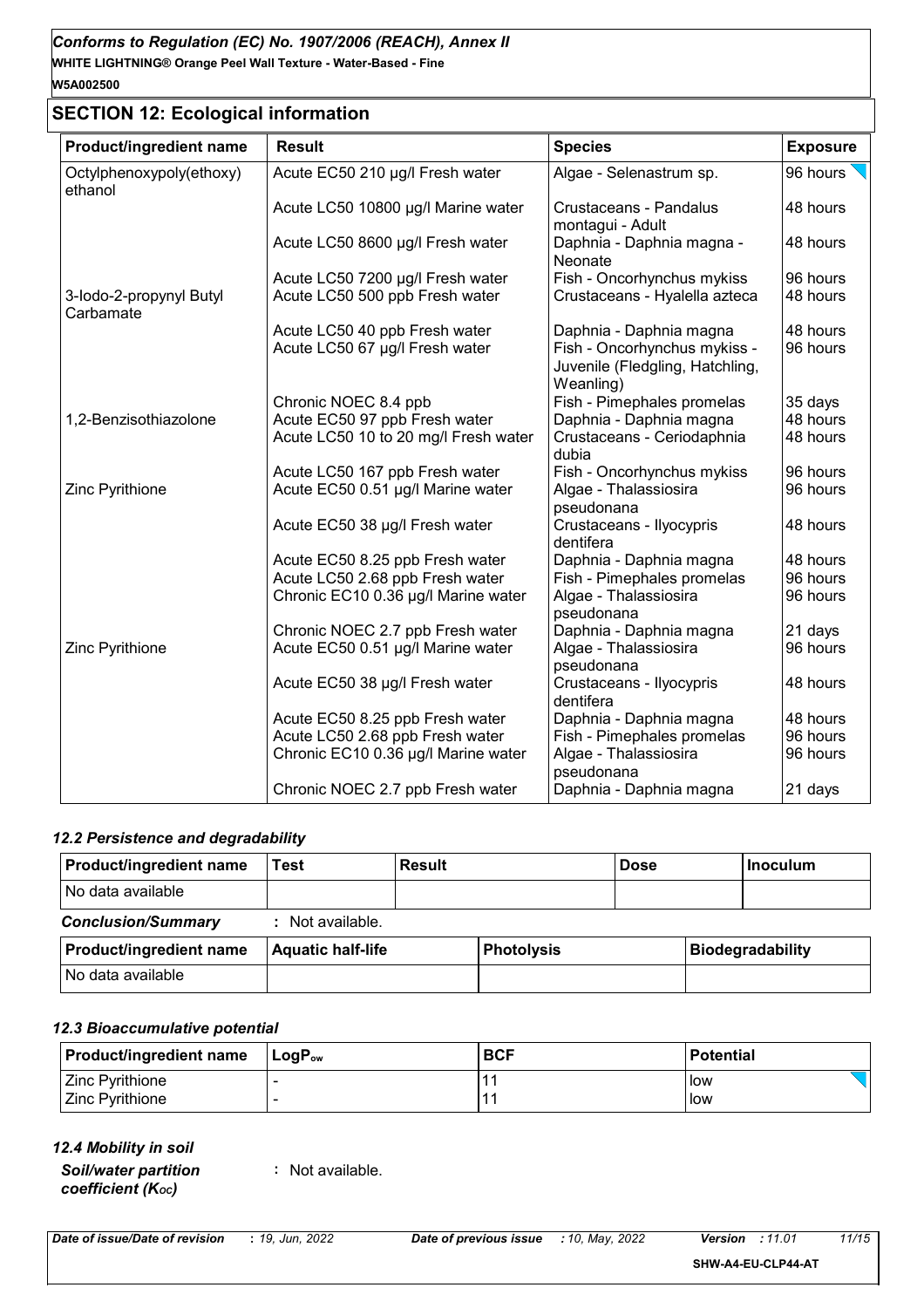#### *Conforms to Regulation (EC) No. 1907/2006 (REACH), Annex II*

**WHITE LIGHTNING® Orange Peel Wall Texture - Water-Based - Fine W5A002500**

#### **SECTION 12: Ecological information**

*Mobility* **:** Not available.

#### *12.5 Results of PBT and vPvB assessment*

This mixture does not contain any substances that are assessed to be a PBT or a vPvB.

| 12.6 Other adverse effects | : No known significant effects or critical hazards.                                                      |
|----------------------------|----------------------------------------------------------------------------------------------------------|
|                            | : Avoid dispersal of spilled material and runoff and contact with soil, waterways,<br>drains and sewers. |

#### **SECTION 13: Disposal considerations**

| 13.1 Waste treatment methods      |                                                                                                                                                                                                                                                                                                                                                                                                                                                                                                                                                      |  |
|-----------------------------------|------------------------------------------------------------------------------------------------------------------------------------------------------------------------------------------------------------------------------------------------------------------------------------------------------------------------------------------------------------------------------------------------------------------------------------------------------------------------------------------------------------------------------------------------------|--|
| <b>Product</b>                    |                                                                                                                                                                                                                                                                                                                                                                                                                                                                                                                                                      |  |
| <b>Methods of disposal</b>        | : The generation of waste should be avoided or minimized wherever possible.<br>Disposal of this product, solutions and any by-products should at all times comply<br>with the requirements of environmental protection and waste disposal legislation<br>and any regional local authority requirements. Dispose of surplus and non-<br>recyclable products via a licensed waste disposal contractor. Waste should not be<br>disposed of untreated to the sewer unless fully compliant with the requirements of<br>all authorities with jurisdiction. |  |
| <b>Hazardous waste</b>            |                                                                                                                                                                                                                                                                                                                                                                                                                                                                                                                                                      |  |
| European waste<br>catalogue (EWC) | : waste paint and varnish containing organic solvents or other hazardous substances<br>08 01 11*                                                                                                                                                                                                                                                                                                                                                                                                                                                     |  |
| <b>Disposal considerations</b>    | Do not allow to enter drains or watercourses.<br>Dispose of according to all federal, state and local applicable regulations.<br>If this product is mixed with other wastes, the original waste product code may no<br>longer apply and the appropriate code should be assigned.<br>For further information, contact your local waste authority.                                                                                                                                                                                                     |  |
| Packaging                         |                                                                                                                                                                                                                                                                                                                                                                                                                                                                                                                                                      |  |
| <b>Methods of disposal</b>        | : The generation of waste should be avoided or minimized wherever possible. Waste<br>packaging should be recycled. Incineration or landfill should only be considered<br>when recycling is not feasible.                                                                                                                                                                                                                                                                                                                                             |  |
| <b>Disposal considerations</b>    | : Using information provided in this safety data sheet, advice should be obtained from<br>the relevant waste authority on the classification of empty containers. Empty<br>containers must be scrapped or reconditioned. Dispose of containers contaminated<br>by the product in accordance with local or national legal provisions.                                                                                                                                                                                                                 |  |
| European waste<br>catalogue (EWC) | : packaging containing residues of or contaminated by hazardous substances 1501                                                                                                                                                                                                                                                                                                                                                                                                                                                                      |  |
| <b>Special precautions</b>        | This material and its container must be disposed of in a safe way. Empty containers<br>or liners may retain some product residues. Do not puncture or incinerate container.                                                                                                                                                                                                                                                                                                                                                                          |  |

#### **SECTION 14: Transport information**

|                                                        | <b>ADR/RID</b>  | <b>IMDG</b>                               | <b>IATA</b>                                             |
|--------------------------------------------------------|-----------------|-------------------------------------------|---------------------------------------------------------|
| 14.1 UN number                                         | <b>UN1950</b>   | <b>UN1950</b>                             | <b>UN1950</b>                                           |
| 14.2 UN proper<br>shipping name                        | <b>AEROSOLS</b> | <b>AEROSOLS</b>                           | AEROSOLS, flammable                                     |
| 14.3 Transport<br><b>Hazard Class(es)/</b><br>Label(s) | 2<br><u>o,</u>  | 2.1                                       | 2.1                                                     |
| Date of issue/Date of revision                         | : 19, Jun, 2022 | Date of previous issue<br>: 10, May, 2022 | 12/15<br><b>Version</b><br>:11.01<br>SHW-A4-EU-CLP44-AT |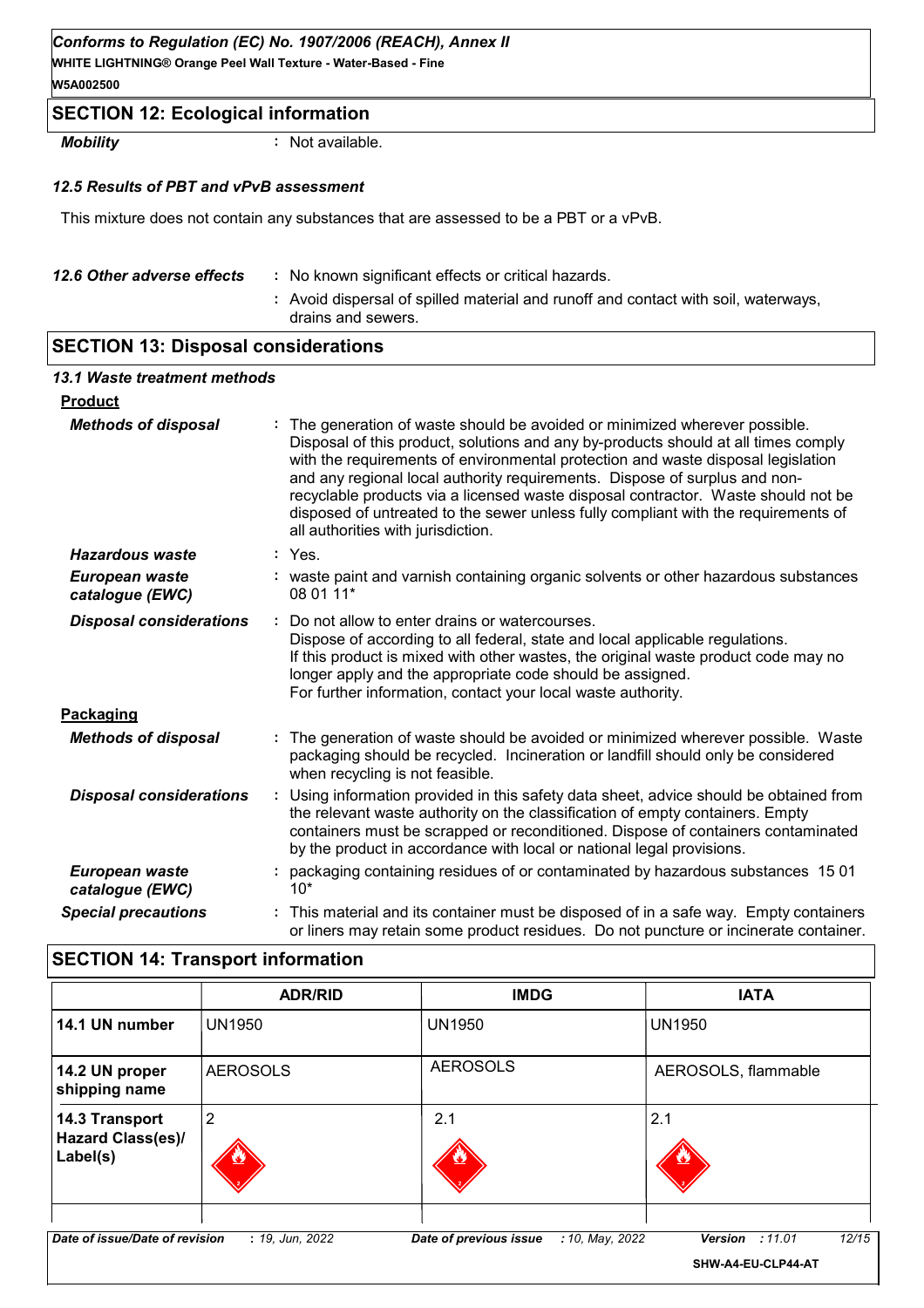| Conforms to Regulation (EC) No. 1907/2006 (REACH), Annex II    |
|----------------------------------------------------------------|
| WHITE LIGHTNING® Orange Peel Wall Texture - Water-Based - Fine |
| W5A002500                                                      |
|                                                                |

| <b>SECTION 14: Transport information</b> |               |     |     |
|------------------------------------------|---------------|-----|-----|
| 14.4 Packing<br>group                    | -             | -   |     |
| 14.5<br><b>Environmental</b><br>hazards  | No.           | No. | No. |
| <b>Additional</b><br>information         | Tunnel code D | -   |     |

*user*

**14.6 Special precautions for : Transport within user's premises: always transport in closed containers that are** upright and secure. Ensure that persons transporting the product know what to do in the event of an accident or spillage.

*14.7 Transport in bulk according to IMO instruments* **:** Not applicable.

*Multi-modal shipping descriptions are provided for informational purposes and do not consider container sizes. The presence of a shipping description for a particular mode of transport (sea, air, etc.), does not indicate that the product is packaged suitably for that mode of transport. All packaging must be reviewed for suitability prior to shipment, and compliance with the applicable regulations is the sole responsibility of the person offering the product for transport. People loading and unloading dangerous goods must be trained on all of the risks deriving from the substances and on all actions in case of emergency situations.*

#### **SECTION 15: Regulatory information**

*15.1 Safety, health and environmental regulations/legislation specific for the substance or mixture* **EU Regulation (EC) No. 1907/2006 (REACH)**

#### **Annex XIV - List of substances subject to authorization**

**Annex XIV**

| Ingredient name                 | Intrinsic property                                    | <b>Status</b> | ∣ Reference<br><b>Inumber</b> | Date of<br>revision |
|---------------------------------|-------------------------------------------------------|---------------|-------------------------------|---------------------|
| Octylphenoxypoly(ethoxy)ethanol | Substance of<br>equivalent concern for<br>environment | ∟isted<br>42  |                               | 7/3/2017            |

#### **Substances of very high concern**

| Ingredient name                 | Intrinsic property                                    | l Status    | <b>Reference</b><br>∣number | Date of<br>revision |
|---------------------------------|-------------------------------------------------------|-------------|-----------------------------|---------------------|
| Octylphenoxypoly(ethoxy)ethanol | Substance of<br>equivalent concern for<br>environment | Recommended | ED/169/2012   7/3/2017      |                     |

**Other EU regulations Annex XVII - Restrictions :** Not applicable. **on the manufacture, placing on the market and use of certain dangerous substances, mixtures and articles**

*VOC content (2010/75/EU)* : 10.7 w/w

### **g/l** 156

#### *Seveso Directive*

This product may add to the calculation for determining whether a site is within the scope of the Seveso Directive on major accident hazards.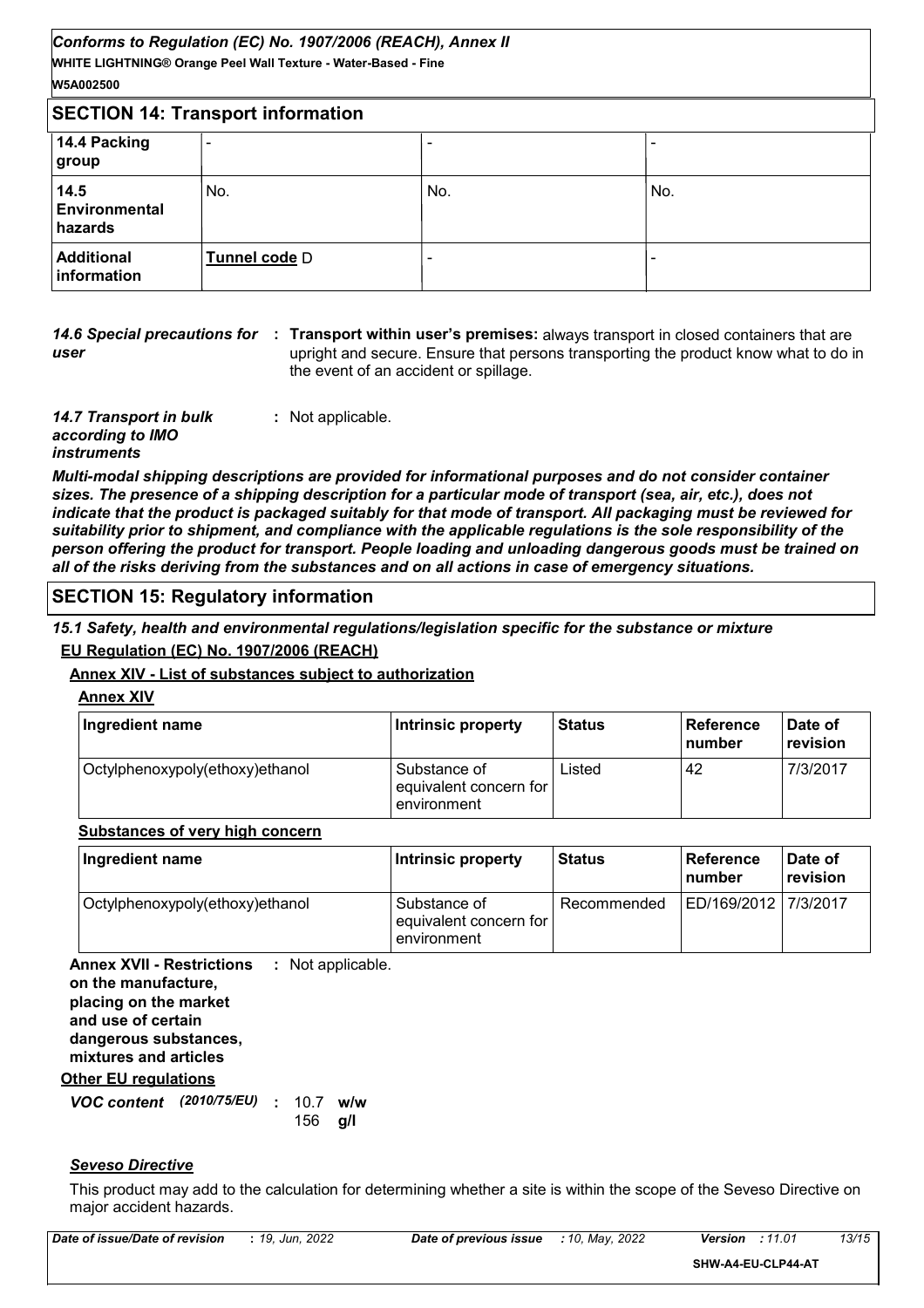#### **SECTION 15: Regulatory information**

#### **National regulations**

| <b>15.2 Chemical Safety</b> | : No Chemical Safety Assessment has been carried out. |
|-----------------------------|-------------------------------------------------------|
| Assessment                  |                                                       |

#### **SECTION 16: Other information**

| $\nabla$ Indicates information that has changed from previously issued version. |                                                                                                                                                                                                                                                                                                                                                                                                                                                                                                                                                                                            |  |
|---------------------------------------------------------------------------------|--------------------------------------------------------------------------------------------------------------------------------------------------------------------------------------------------------------------------------------------------------------------------------------------------------------------------------------------------------------------------------------------------------------------------------------------------------------------------------------------------------------------------------------------------------------------------------------------|--|
| <b>Abbreviations and</b><br>acronyms                                            | $:$ ATE = Acute Toxicity Estimate<br>CLP = Classification, Labelling and Packaging Regulation [Regulation (EC) No.<br>1272/2008]<br><b>DMEL = Derived Minimal Effect Level</b><br>DNEL = Derived No Effect Level<br>EUH statement = CLP-specific Hazard statement<br>PBT = Persistent, Bioaccumulative and Toxic<br>PNEC = Predicted No Effect Concentration<br><b>RRN = REACH Registration Number</b><br>vPvB = Very Persistent and Very Bioaccumulative<br>$N/A = Not available$                                                                                                         |  |
| Key literature references<br>and sources for data                               | : Regulation (EC) No. 1272/2008 [CLP]<br>ADR = The European Agreement concerning the International Carriage of<br>Dangerous Goods by Road<br>IATA = International Air Transport Association<br><b>IMDG = International Maritime Dangerous Goods</b><br>Conforms to Regulation (EC) No. 1907/2006 (REACH), Annex II, as amended by<br>Commission Regulation (EU) 2015/830<br>Directive 2012/18/EU, and relative amendments & additions<br>Directive 2008/98/EC, and relative amendments & additions<br>Directive 2009/161/EU, and relative amendments & additions<br><b>CEPE Guidelines</b> |  |

#### **Procedure used to derive the classification according to Regulation (EC) No. 1272/2008 [CLP/GHS]**

|                                   | <b>Classification</b>               | <b>Justification</b>                                                        |
|-----------------------------------|-------------------------------------|-----------------------------------------------------------------------------|
| Aerosol 1, H222, H229             |                                     | On basis of test data                                                       |
| <b>Full text of abbreviated H</b> | : H220                              | Extremely flammable gas.                                                    |
| statements                        | H <sub>222</sub> , H <sub>229</sub> | Extremely flammable aerosol. Pressurized container: may burst if<br>heated. |
|                                   | H280                                | Contains gas under pressure; may explode if heated.                         |
|                                   | H <sub>301</sub>                    | Toxic if swallowed.                                                         |
|                                   | H302                                | Harmful if swallowed.                                                       |
|                                   | H310                                | Fatal in contact with skin.                                                 |
|                                   | H314                                | Causes severe skin burns and eye damage.                                    |
|                                   | H315                                | Causes skin irritation.                                                     |
|                                   | H317                                | May cause an allergic skin reaction.                                        |
|                                   | H318                                | Causes serious eye damage.                                                  |
|                                   | H330                                | Fatal if inhaled.                                                           |
|                                   | H331                                | Toxic if inhaled.                                                           |
|                                   | H360D                               | May damage the unborn child.                                                |
|                                   | H372                                | Causes damage to organs through prolonged or repeated<br>exposure.          |
|                                   | H400                                | Very toxic to aquatic life.                                                 |
|                                   | H410                                | Very toxic to aquatic life with long lasting effects.                       |
|                                   | H411                                | Toxic to aquatic life with long lasting effects.                            |
|                                   | H412                                | Harmful to aquatic life with long lasting effects.                          |
|                                   | <b>EUH071</b>                       | Corrosive to the respiratory tract.                                         |